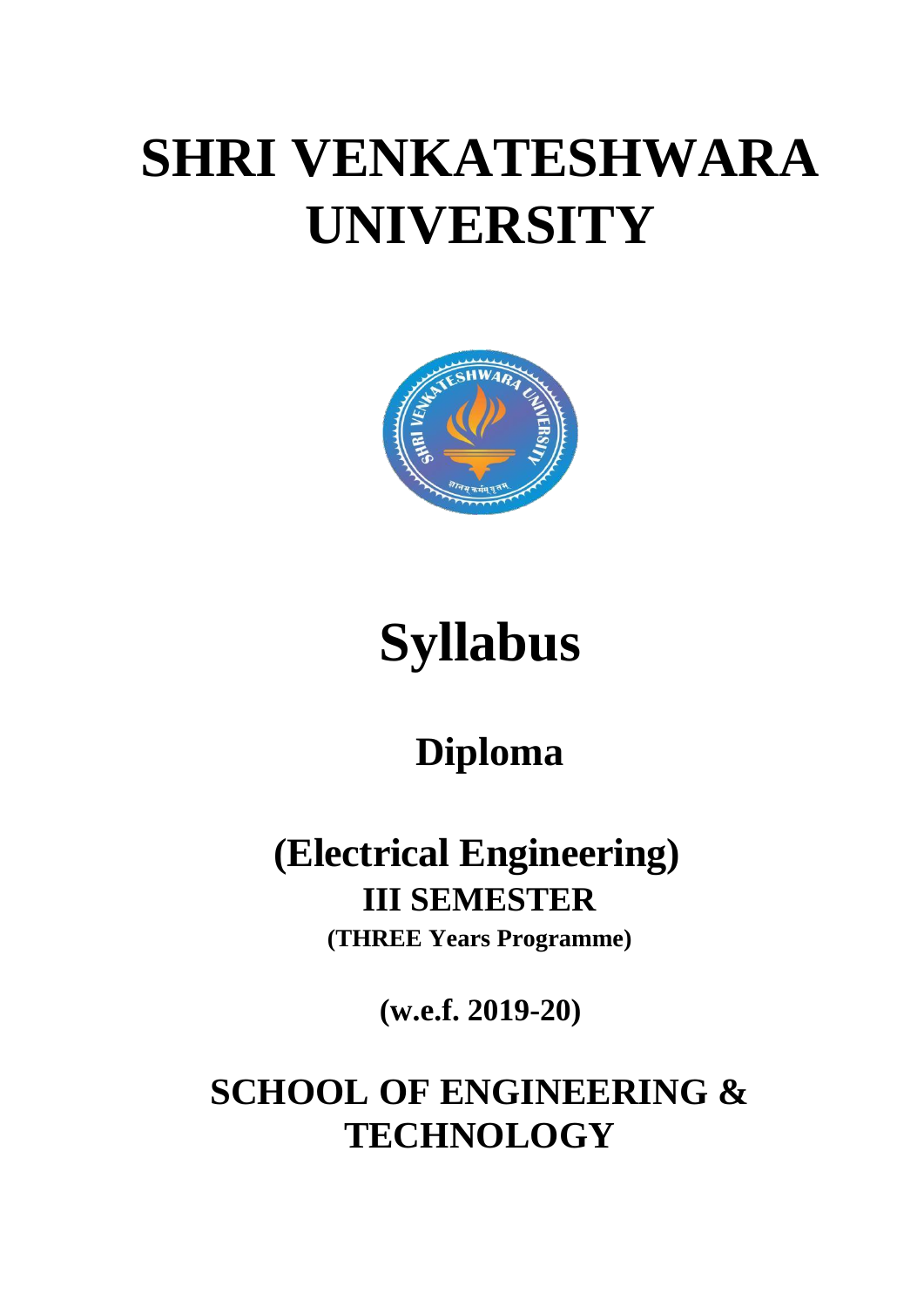### SEMESTER- III

|                                        | ELECTRICAL ENGINEERING- III <sup>rd</sup> SEMESTER |                                                              |                         |                |                |                  |        |                          |                |                     |                 |           |                 |
|----------------------------------------|----------------------------------------------------|--------------------------------------------------------------|-------------------------|----------------|----------------|------------------|--------|--------------------------|----------------|---------------------|-----------------|-----------|-----------------|
| SI                                     |                                                    | Subject                                                      | <b>Periods</b>          |                |                |                  |        | <b>Evaluation Scheme</b> |                | <b>End Semester</b> |                 |           |                 |
| $\bullet$<br>${\bf N}$<br>$\mathbf{0}$ | Subject<br><b>Codes</b>                            |                                                              | $\mathbf L$             | $\mathbf T$    | $\mathbf P$    | $\mathbf C$<br>T | T<br>A | <b>Tot</b><br>al         | ${\bf P}$<br>S | TE                  | ${\bf P}$<br>E  | Tot<br>al | <b>Credit</b>   |
| $\mathbf{1}$                           | PEE-<br>301                                        | Introduction to<br>Electric<br>Generation<br>Systems         | 3                       | $\overline{0}$ | $\overline{0}$ | 20               | 10     | 30                       |                | 70                  |                 | 100       | $\mathfrak{Z}$  |
|                                        | <b>PEE-302</b>                                     | <b>Electrical Circuits</b>                                   | $\overline{2}$          | $\mathbf{1}$   | $\overline{0}$ | 20               | 10     | 30                       |                | 70                  |                 | 100       | 3               |
| 3                                      | <b>PEE-303</b>                                     | Electrical and<br>Electronic<br>Measurements                 | $\overline{2}$          | $\mathbf{1}$   | $\overline{0}$ | 20               | 10     | 30                       |                | 70                  |                 | 100       | 3               |
| $\overline{4}$                         | <b>PEE - 304</b>                                   | Electric<br><b>Motors</b><br>and<br>Transform<br>ers         | $\overline{2}$          | $\mathbf{1}$   | $\overline{0}$ | 20               | 10     | 30                       |                | $\overline{70}$     |                 | 100       | 3               |
| $\overline{5}$                         | <b>PEE-305</b>                                     | Renewable Energy<br><b>Power Plants</b>                      | $\overline{\mathbf{3}}$ | $\bf{0}$       | $\bf{0}$       | 20               | 10     | 30                       |                | $\overline{70}$     |                 | 100       | $\mathbf{3}$    |
| $\sqrt{6}$                             | <b>PEE-311</b>                                     | Introduction to<br><b>Electric Generation</b><br>Systems Lab | $\overline{0}$          | $\mathbf{0}$   | $\overline{2}$ |                  |        |                          | 10             |                     | 15              | 25        | 1               |
| $\overline{7}$                         | <b>PEE-312</b>                                     | <b>Electrical Circuits</b><br>Lab                            | 0                       | $\overline{0}$ | $\overline{c}$ |                  |        |                          | 10             |                     | $\overline{15}$ | 25        | 1               |
| $8\,$                                  | <b>PEE-313</b>                                     | Electrical and<br>Electronic<br>Measurements Lab             | 0                       | $\bf{0}$       | $\overline{c}$ |                  |        |                          | 10             |                     | 15              | 25        |                 |
| 9                                      | <b>PEE-314</b>                                     | Electric Motors and<br><b>Transformers Lab</b>               |                         | $\bf{0}$       | $\overline{c}$ |                  |        |                          | 10             |                     | 15              | 25        |                 |
| $\overline{10}$                        | <b>PEE-315</b>                                     | Renewable Energy<br>Power Plants Lab                         |                         | $\overline{0}$ | $\overline{2}$ |                  |        |                          | 10             |                     | 15              | 25        | $\mathbf{1}$    |
| $11\,$                                 | <b>PEE-316</b>                                     | Summer Internship<br>$-I$                                    | $\Omega$                | $\bf{0}$       | 0              |                  |        |                          | 50             |                     |                 | 50        | $\overline{2}$  |
|                                        |                                                    |                                                              |                         |                |                |                  |        |                          |                |                     |                 | 675       | $\overline{22}$ |
|                                        |                                                    | Summer Internship-I (4 weeks) after IInd Sem                 |                         |                |                |                  |        |                          |                |                     |                 |           |                 |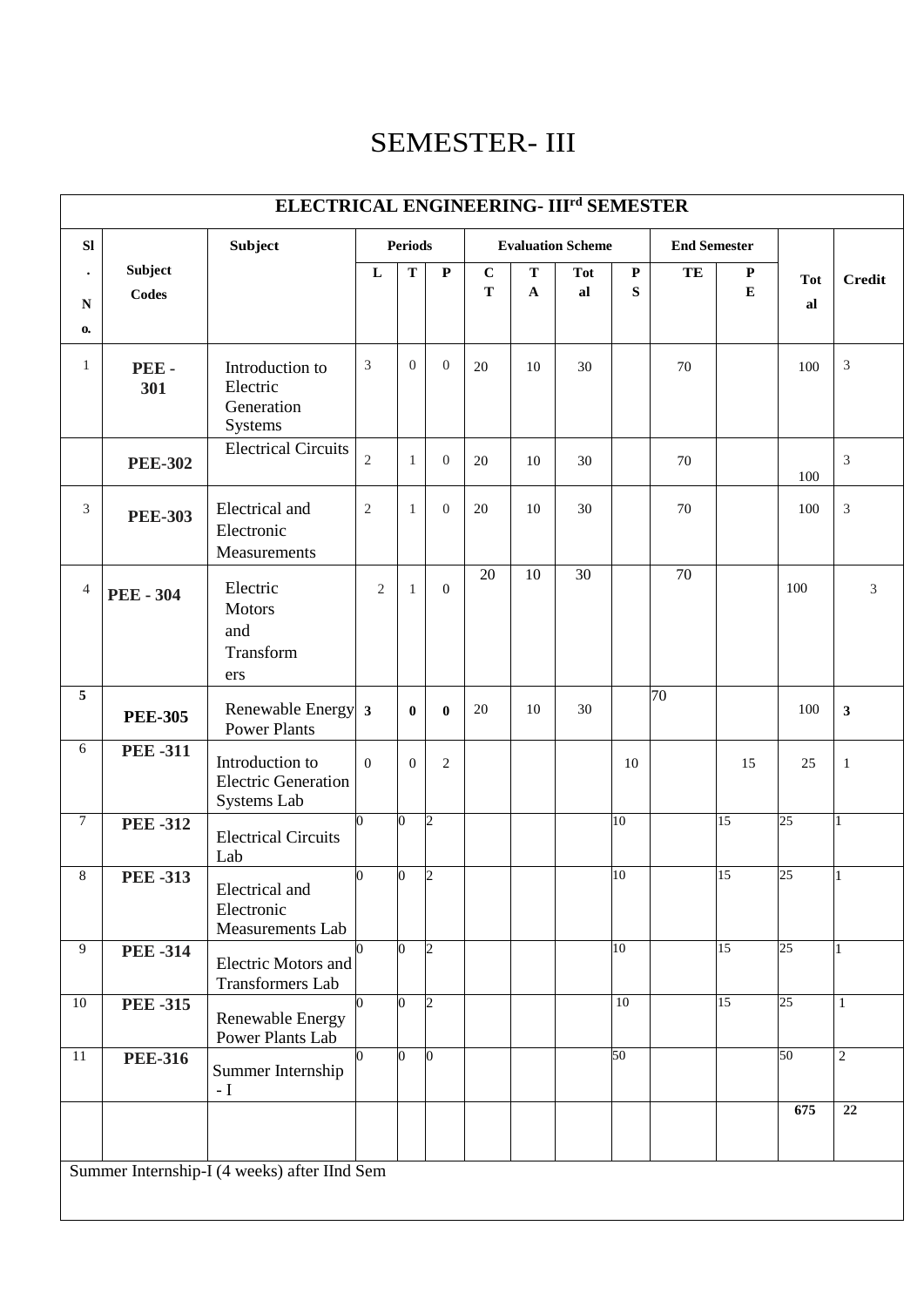| Course Code            | PEE-312                      |
|------------------------|------------------------------|
| Course Title           | ELECTRIC CIRCUITS LABORATORY |
| Number of Credits      | (L: 0, T: 0, P: 2)           |
| Prerequisites          | <b>NIL</b>                   |
| <b>Course Category</b> | РC                           |

The aim of this course is to help the student to attain the following industry identified competency through various teaching learning experiences:

• Maintain electrical systems applying AC and DC circuit fundamentals.

#### **Practicals:**

- 1. Usedual trace oscilloscope to determineA.Cvoltageand currentresponse in given R, L, Ccircuit.
- 2. Use voltmeter, ammeter, wat tmeter to determine active, reactive and apparent power con-sumed in givenR-Lseries circuit. Draw phasor diagram.
- 3. Usevoltmeter,ammeterto determineactive,reactiveandapparent power consumed in givenR-C series circuit. Draw phasor diagram.
- 4. Use voltmeter, ammeter, wat tmeter to determine active, reactive and apparent power con-sumed in givenR-L-Cseries circuit. Drawphasor diagram.
- 5. Usevariable frequencysupplyto create resonance in givenseriesR-L-C circuit or by using variable inductor or variable capacitor.
- 6. Use voltmeter, ammeter, wattmeter to determine current, p.f. , active, reactive and apparent power in R-Cparallel A.C. circuit.
- 7. Use voltmeter, ammeter, wattmeter, p.f meter to determine current, p.f., active, reactive and apparent power for given R-L-C parallel circuit with series connection of resistor and induc- tor in parallel with capacitor.
- 8. Use variable frequency supply create resonance in given parallel R-L-C circuit or by using variable inductor or capacitor.
- 9. Use voltmeter, ammeter, wattmeter, p.f meter to determine line and phase quantities of volt- age and current for balanced three phase star and delta connected load and calculate active, reactive, and apparent power. Draw phasor diagram.
- 10. Use voltmeter, ammeter, wattmeter, p.f meter to determine line and phase quantities of volt- age and current for unbalanced three phase star and delta connected load and calculate ac- tive, reactive, and apparent power. Draw phasor diagram.
- 11. Use voltmeter, ammeter to determine current through the given branch of a electric network by applying mesh analysis.
- 12. Use voltmeter, ammeter to determine current through the given branch of a electric network by applying node analysis.
- 13. Use voltmeter, ammeter to determine current through the given branch and voltage across the given element of circuit by applying superposition theorem.
- 14. Use voltmeter, ammeter to determine equivalent circuit parameter in a givencircuit by apply- ing Thevenin's theorem
- 15. Use voltmeter, ammeter to determine equivalent circuit parameter in a given circuit by ap- plying Norton's theorem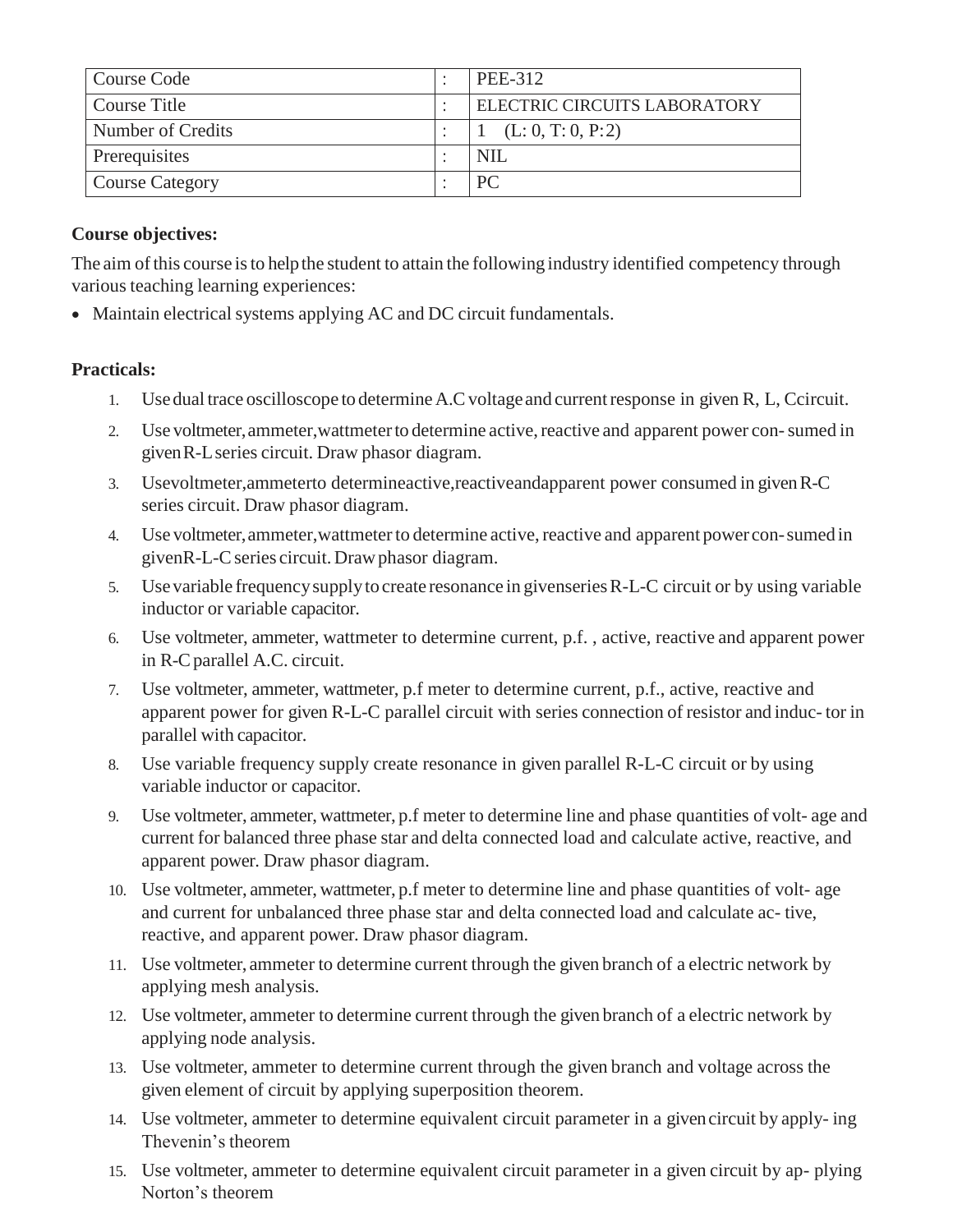16. Use voltmeter, ammeter to determine load resistance for maximum power transfer for a giv- en circuit by applying maximum power transfer theorem.

#### **Course outcomes:**

- a) Troubleshoot problems related to single phase A.C series circuits.
- b) Troubleshoot problems related to single phase A.C parallel circuits.
- c) Troubleshoot problems related to three phasecircuits.
- d) Use principles of circuit analysis to troubleshoot electric circuits.
- e) Apply network theorems to troubleshoot electriccircuits.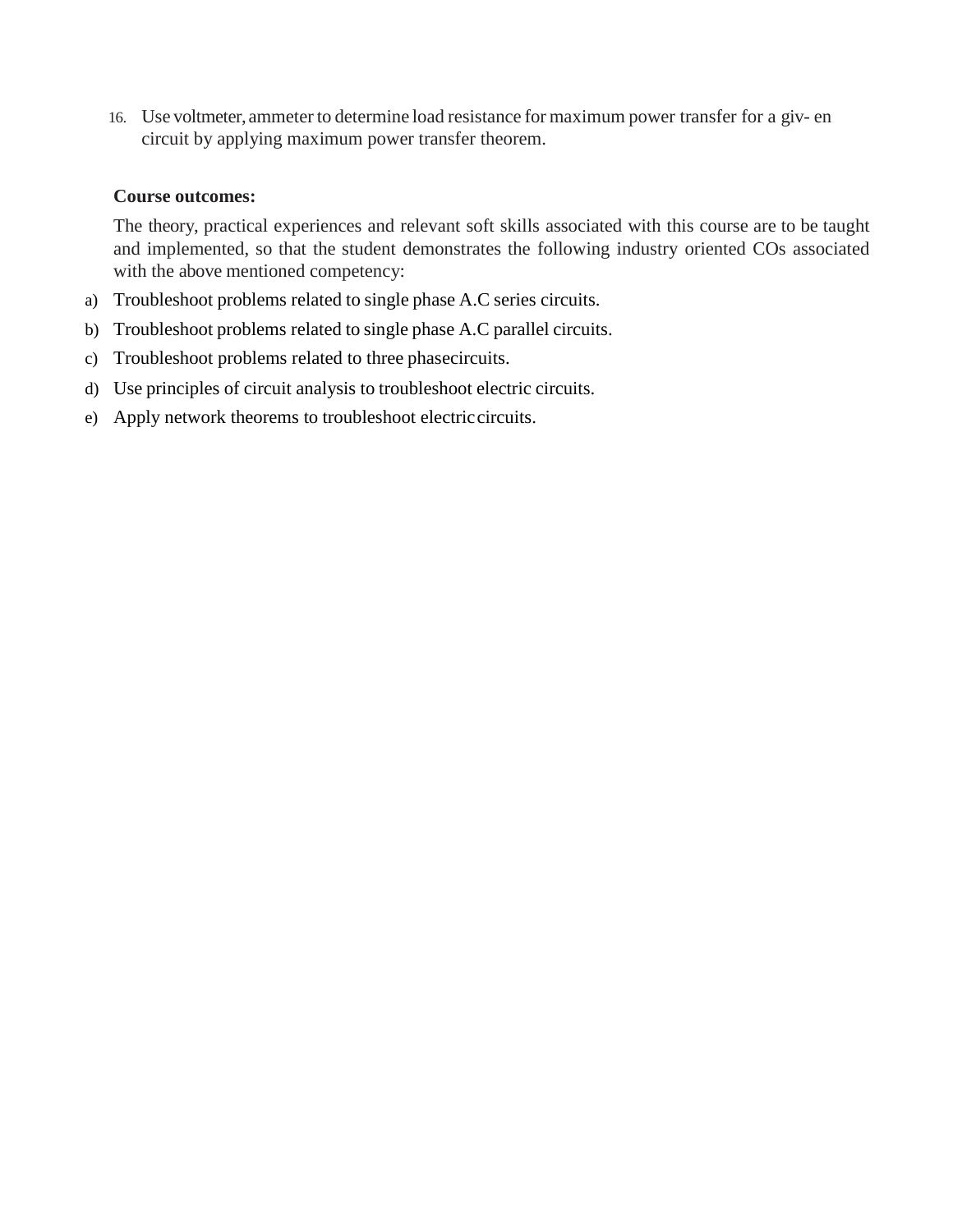| Course Code                 | PEE-302                      |
|-----------------------------|------------------------------|
| Course Title                | <b>ELECTRIC CIRCUITS</b>     |
| Number of Credits           | $\vert 3(L:2,T:1,P:0) \vert$ |
| Prerequisites (Course code) | <b>NIL</b>                   |
| <b>Course Category</b>      | PC                           |

The aim of this course is to help the student to attain the following industry identified competency through various teaching learning experiences:

Maintain electrical systems applying AC and DC circuit fundamentals.

#### **Course Contents:**

#### **Unit – I Single Phase A.C Series Circuits**

Generation of alternating voltage, Phasor representation of sinusoidal quantities R, L, C circuit elements its voltage and current response, R-L, R-C, R-L-C combination of A.C series circuit, impedance, reactance, impedance triangle, Power factor, active power, reactive power, apparent power, power triangle and vector diagram, Resonance, Bandwidth, Quality factor and voltage magnification in series R-L, R-C, R- L-C circuit

#### **Unit – II Single Phase A.C Parallel Circuits**

R-L, R-C and R-L-C parallel combination of A.C. circuits. Impedance, reactance, phasor diagram, impedance triangle. R-L, R-C, R-L-C parallel A.C. circuits power factor, active power, apparent power, reactive power, power triangle, Resonance in parallel R-L, R-C, R-L-C circuit, Bandwidth, Quality factor and voltage magnification

#### **Unit–III Three Phase Circuits**

Phasor and complex representation of three phase supply Phase sequence and polarity

Types of three-phase connections, Phase and liner quantitiesin three phase star and delta system, Balanced and unbalanced load, neutral shift in unbalanced load, Three phase power, active, reactive and apparent power in star and delta system.

#### **Unit– IV Network Reduction and Principles of Circuit Analysis**

Source transformation, Star/delta and delta/star transformation, Mesh Analysis, Node Analysis

#### **Unit– V Network Theorems**

Superposition theorem, Norton's theorem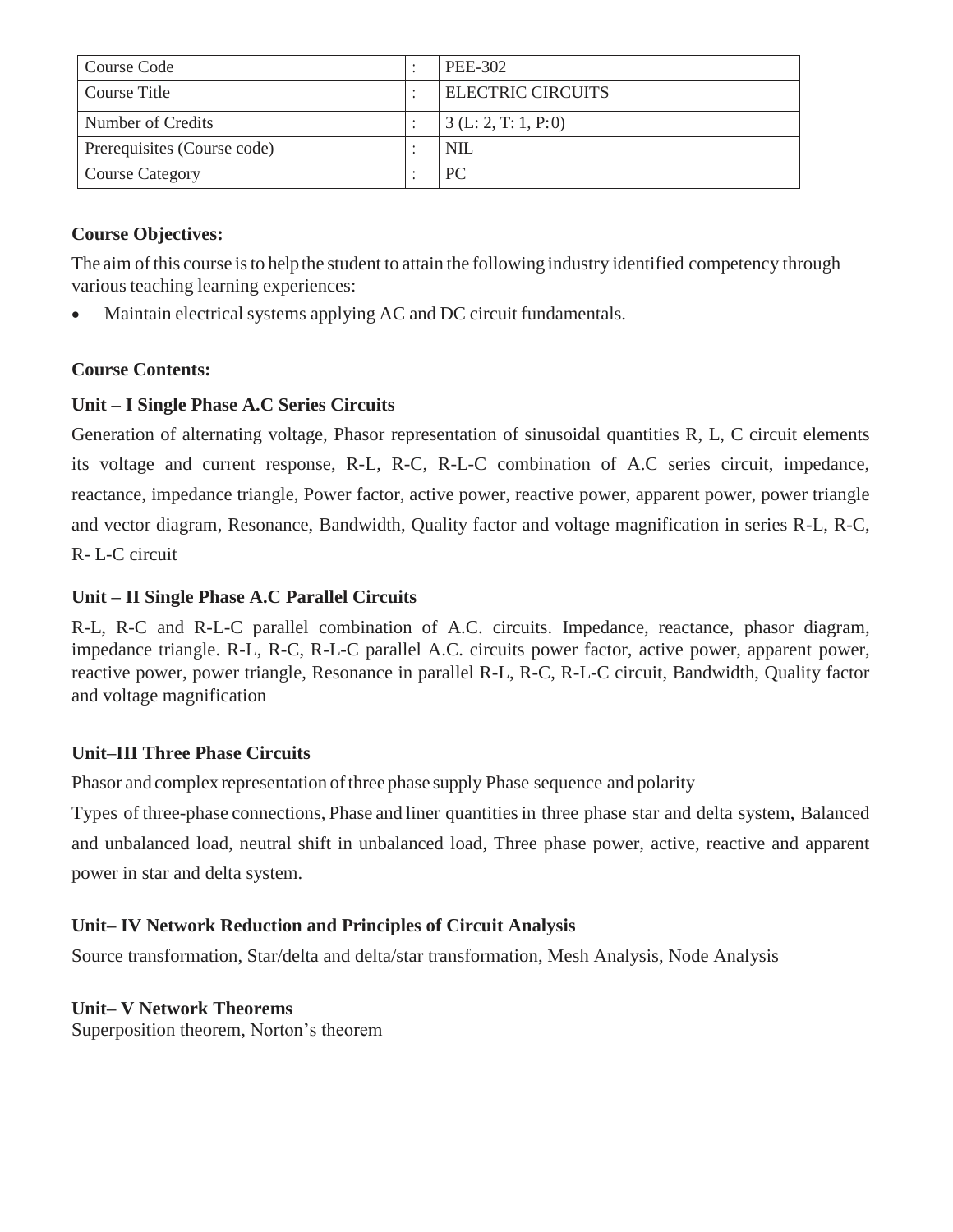| Course Code            | PEE-314                                     |
|------------------------|---------------------------------------------|
| Course Title           | ELECTRIC MOTORS AND TRANSFORMERS LABORATORY |
| Number of Credits      | (L: 0, T: 0, P: 2)                          |
| Prerequisites          | NIL                                         |
| <b>Course Category</b> | <b>PC</b>                                   |

The aim of this course is to help the student to attain the following industry identified competency through various teaching learning experiences:

• Use electric motors and transformers.

#### **Practicals:**

- 1. Dismantle a DCmachine.
- 2. Reverse the direction of rotation of the DC shunt motor.
- 3. Perform brake test on DC shuntmotor.
- 4. Control the speed of DC shunt motor by different methods.
- 5. Control the speed of DC series motor by different methods.
- 6. Perform the brake test on DC series motor.
- 7. Check the functioning of single phase transformer.
- 8. Determine regulation and efficiency of single phase transformer by direct loading.
- 9. Perform open circuit and short circuit test on single phase transformer to determine equivalent circuit constants, voltage regulation and efficiency.
- 10. Perform parallel operation of two single phase transformers to determine the load current sharing.
- 11. Performparallel operation oftwo single phase transformers and determine the apparent and real power loadsharing.
- 12. Performpolarity test on a single phase transformer whose polaritymarkings are masked.
- 13. Performphasing out test on a three phase transformer whose phasemarkings are masked.
- 14. Connecttheauto-transformerinstep-up andstep-downmodes noting the input/output read- ings.
- 15. Check the functioning of the CT,PT and isolation transformer.
- 16. Test the pulse transformer.

#### **Course outcomes:**

The theory, practical experiences and relevant soft skills associated with this course are to be taught and implemented, so that the student demonstrates the following industry oriented COs associated with the above mentioned

#### **Competency:**

- a) Maintain different types of DC generators.
- b) Maintain different types of DC motors.
- c) Maintain single phase transformer.
- d) Maintain three phase transformers.
- e) Maintain different types of special purpose transformers used in different applications.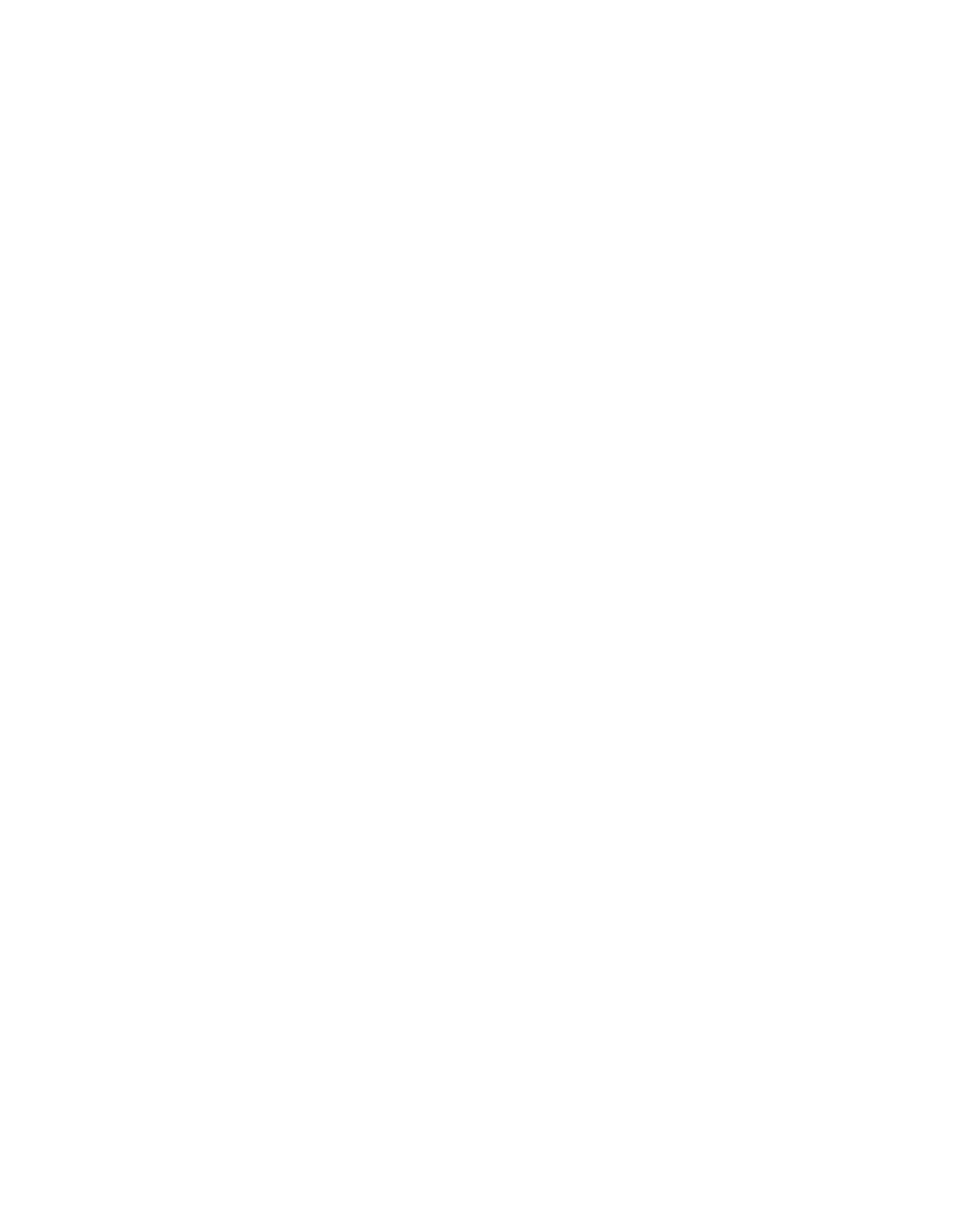| Course Code            | PEE-304                          |
|------------------------|----------------------------------|
| Course Title           | ELECTRIC MOTORS AND TRANSFORMERS |
| Number of Credits      | (L: 2, T: 1, P: 0)               |
| Prerequisites          | <b>NIL</b>                       |
| <b>Course Category</b> | PC.                              |

The aim of this course isto help the student to attain the following industry identified competency through various teaching learning experiences:

• Maintain electric motors and transformers.

#### **Course contents:**

#### **Unit –I DC Generators**

DC generator: construction, parts, materials and their functions. Principle of operation of DC generator: Fleming's right hand rule, schematic diagrams, e.m.f. equation of generator, armature reaction, commutation and, Applications of DC generators, Classification of measuring instruments: indicating, recording and integrating instruments.

#### **Unit – II D.C. Motors**

DC motor: Types of DC motors. Fleming's left hand rule, Principle of operation of, Back e.m.f. and its significance, Voltage equation of DC motor, Torque and Speed; Armature torque, Shaft torque, BHP, Brake test, losses, efficiency. DC motor starters: Necessity, two point and three point starters.

Speed control of DC shunt and series motor: Flux and Armature control. Brushless DC Motor: Construction

and working.

#### **Unit–III Single Phase Transformers**

Types of transformers: Shell type and core type; Construction: Parts and functions, materials used for different parts: CRGO, CRNGO, HRGO, amorphous cores,

Transformer: Principle of operation, EMF equation of transformer: Derivation, Voltage trans- formation ratio, Significance of transformer ratings, Transformer No-load and on-load phasor diagram, Leakage reactance, Equivalent circuit of transformer: Equivalent resistance and reactance, Voltage regulation and Efficiency: Direct loading, OC/SC method, All day efficiency.

#### **Unit– IV Three Phase Transformers**

Bank of three single phase transformers, Single unit of three phase transformer, Distribution and Power transformers. Construction, cooling, Three phase transformers connections as per IS:2026 (part IV)-1977, Three phase to two phase conversion (Scott Connection), Selection of transformer as per IS: 10028 (Part I)-1985, Criteria for selection of distribution transformer, and power transformer, Amorphous Core type Distribution Transformer, Specifications of three-phase distribution transformers as per IS:1180 (part I)- 1989, Need of parallel operation of three phase transformer, Conditions for parallel operation, Polarity tests on mutually inductive coils and single phase transformers; Polarity test, Phasing out test on Threephase transformer.

#### **Unit– V Special Purpose Transformers**

Single phase and three phase auto transformers: Construction, working and applications. Instrument Transformers: Construction, working and applications of Current transformer and Potential transformer.

Isolation transformer: Constructional Features and applications, Single phase welding transformer: constructional features and applications. Pulse transformer: constructional features and applications, 'K' factor of transformers: overheating due to non-linear loads and harmonics.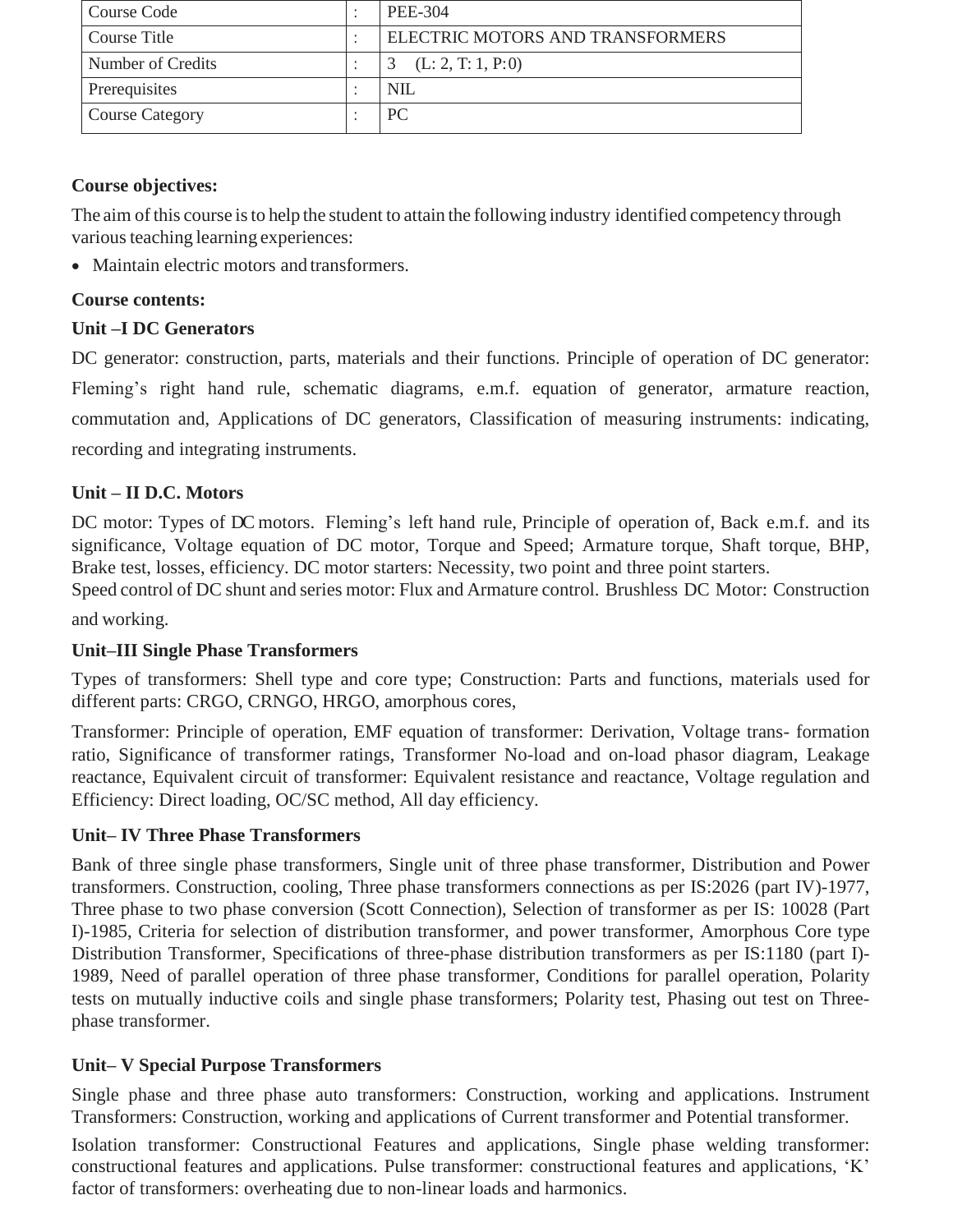#### **References:**

- 1. G.C. Garg & P.S. Bimbhra, Electrical Machines, Vol-I, II, Khanna Book Publishing House (ISBN: 978-9386173-447, 978-93-86173-607), New Delhi
- 2. Mittle, V.N. and Mittle, Arvind., Basic Electrical Engineering, McGraw Hill Education, New Delhi, ISBN:9780070593572
- 3. Kothari, D. P.and Nagrath, I. J., Electrical Machines, McGraw Hill Education. New Delhi, ISBN: 9780070699670
- 4. Bhattacharya, S.K., Electrical Machines, McGraw Hill Education, New Delhi,ISBN:9789332902855
- 5. Mehta, V.K. and Mehta, Rohit, Principles of Electrical Machines, S. Chand and Co. Ltd., New Delhi, ISBN: 9788121930888
- 6. Theraja, B.L., Electrical Technology Vol-II (AC and DC machines), S. Chand and Co. Ltd., New Del- hi, ISBN: 9788121924375
- 7. Bandyopadhyay, M. N., Electrical Machines Theory and Practice, PHI Learning Pvt. Ltd., New Delhi, ISBN: 9788120329973 Vi
- 8. Murugesh Kumar, K., DC Machines and Transformers, ISBN: 9788125916055

#### **Course outcomes:**

- a) Maintain different types of DC generators.
- b) Maintain different types of DC motors.
- c) Maintain single phase transformer.
- d) Maintain three phase transformers.
- e) Maintain different types of special purpose transformers used in different applications.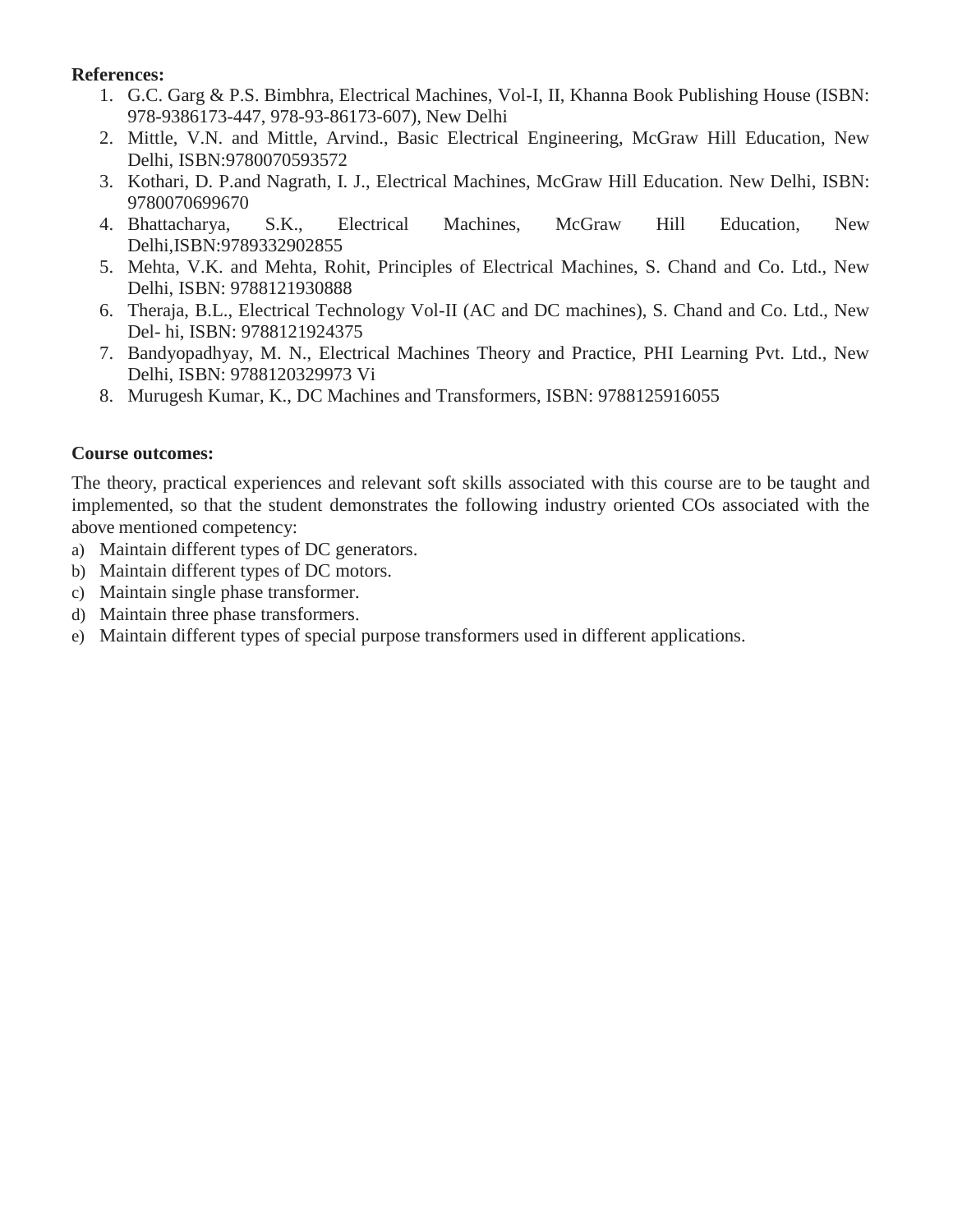| Course Code            | PEE-313                                           |
|------------------------|---------------------------------------------------|
| Course Title           | ELECTRICAL AND ELECTRONIC MEASUREMENTS LABORATORY |
| Number of Credits      | (L: 0, T: 0, P: 2)                                |
| Prerequisites          | <b>NIL</b>                                        |
| <b>Course Category</b> | PС                                                |

The aim of this course is to help the student to attain the following industry identified competency through various teaching learning experiences:

Use relevant measuring instrument in different electrical applications.

#### **Practicals:**

- 1. Identifymeasuringinstruments onthebasis ofsymbolsondial,type, accuracy,class position and scale.
- 2. Identify the components of PMMC and MI instruments.
- 3. Troubleshoot PMMC and MIinstruments.
- 4. Measure AC and DC quantities in a working circuit.
- 5. Extend range of ammeter and voltmeter by using (i) shunt and multiplier (ii) CT and PT.
- 6. Use Clamp-on meter for measurement of AC/DC current, AC/DC voltage.
- 7. Use electro-dynamicwatt-meterformeasurement of powerin a single phase circuit
- 8. Troubleshoot electrodynamic watt-meter formeasurement of power inasingle phase circuit
- 9. Use single wattmeter formeasurement of active and reactive power of three phase balanced load.
- 10. Use two watt-meters for measuring active power of three-phase balanced load.
- 11.Calibrate single phase electronic energy meter by direct loading.
- 12.Troubleshoot single phase electronic energymeter.
- 13. Use digital multi-meter for measurement of AC/DC current, AC/DC voltage.
- 14. Use Kelvin's double bridge for measurement of low resistance.
- 15. Use voltmeter and ammeter method for measurement of medium resistance.
- 16. Use Megger for insulation resistance measurements.
- 17. Use earth tester for measurement of earth resistance.
- 18. Use CRO for the Measurement of supply frequency in single-phase circuit.
- 19. Use Tri-vector meter for measuring kW,kVAr and kVA of a power line.

#### **COURSE OUTCOMES:**

- a) Check the working of the electrical measuring instrument.
- b) Use different types of measuring instruments for measuring voltage and current.
- c) Use different types of measuring instruments for measuring electric power
- d) Use different types of measuring instruments for measuring electric energy.
- e) Use different types of electrical instruments for measuring electrical parameters of various ranges.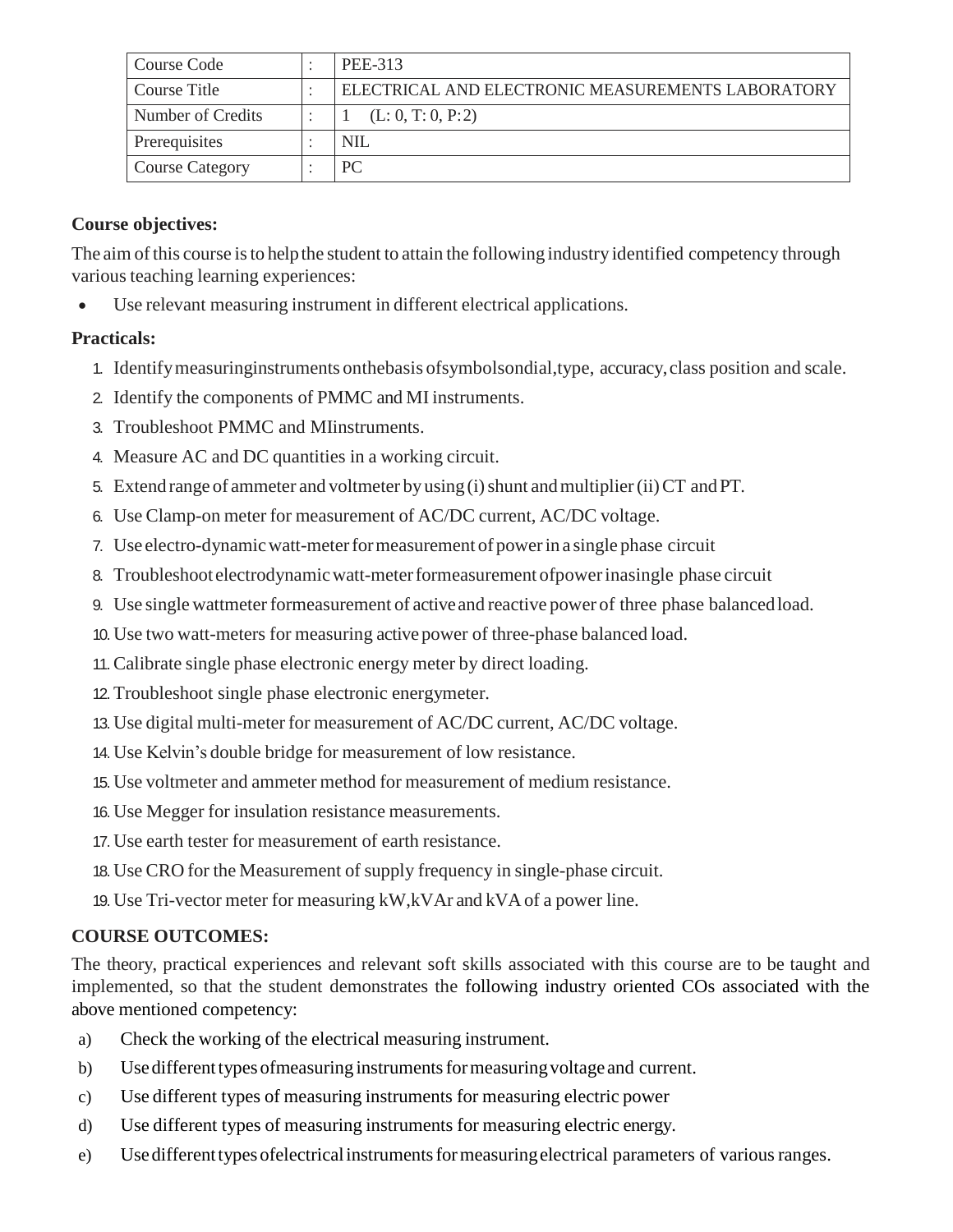| Course Code       | PEE-303                                |
|-------------------|----------------------------------------|
| Course Title      | ELECTRICAL AND ELECTRONIC MEASUREMENTS |
| Number of Credits | 3(L: 2, T: 1, P: 0)                    |
| Prerequisites     | <b>NIL</b>                             |
| Course Category   | PC                                     |

The aim of this course is to help the student to attain the following industry identified competency through various teaching learning experiences:

Use relevant measuring instrument in different electrical applications.

#### **Course contents:**

#### **Unit – I Fundamentals of Measurements**

Measurement: Significance, units, fundamental quantities and standards Classification of Instrument Systems: Null and deflection type, instruments Absolute and secondary instruments Analog and digital instruments, Static and dynamic characteristics, types of errors Calibration: need and procedure, Classification of measuring instruments: indicating, recording and integrating instruments, Essential requirements of indicating instruments.

#### **Unit – II Measurement of voltage and current**

DC Ammeter: Basic, Multi range, Universal shunt, DC Voltmeter: Basic, Multi range, concep t of loading effect and sensitivity AC voltmeter: Rectifier type (half wave and full wave), CT and PT: construction, working and applications. Clamp-on meter.

#### **Unit–III Measurement of Electric Power**

Analog meters: Permanent magnet moving coil (PMMC) and Permanent magnet moving iron(PMMI) meter, their construction, working, salient features, merits and demerits, Dynamometer type wattmeter: Construction and working Range: Multiplying factor and extension of range using CT and PT Errors and compensations, Active and reactive power measurement: One, two and three wattmeter method. Effect of Power factor on wattmeter reading in two wattmeter method, Maximum Demand indicator

#### **Unit– IV Measurement of Electric Energy**

Single and three phase electronic energy meter: Constructional features and working principle, Errors and their compensations. Calibration of single phase electronic energy meter using direct loading.

#### **Unit– V Circuit Parameter Measurement, CRO and Other Meters**

Measurement of resistance: Low resistance: Kelvin's double bridge, Medium Resistance: Voltmeter and ammeter method. High resistance: Megger and Ohm meter: Series and shunt Measurement of inductance using Anderson bridge (no derivation and phasor diagram) Measurement of capacitance using Schering bridge (no derivation and phasor diagram) Single beam/single trace CRO, Digital storage Oscilloscope: Basic block diagram, working, Cathode ray tube, electrostatic deflection, vertical amplifier, time base generator, horizontal amplifier, measurement ofvoltage/ amplitude/ time period/ frequency/ phase angle delay line, specifications. Other meters: Earth tester, Digital Multimeter; L-C-R meter, Frequency meter (ferromagnet- ic and Weston type), Phase sequence indicator, power factor meter (single phase and three phase dynamometer type), Synchro scope, Tri-vector meter, Signal generator: need, working and basic block diagram. Function generator: need, working and basic block diagram, function of symmetry.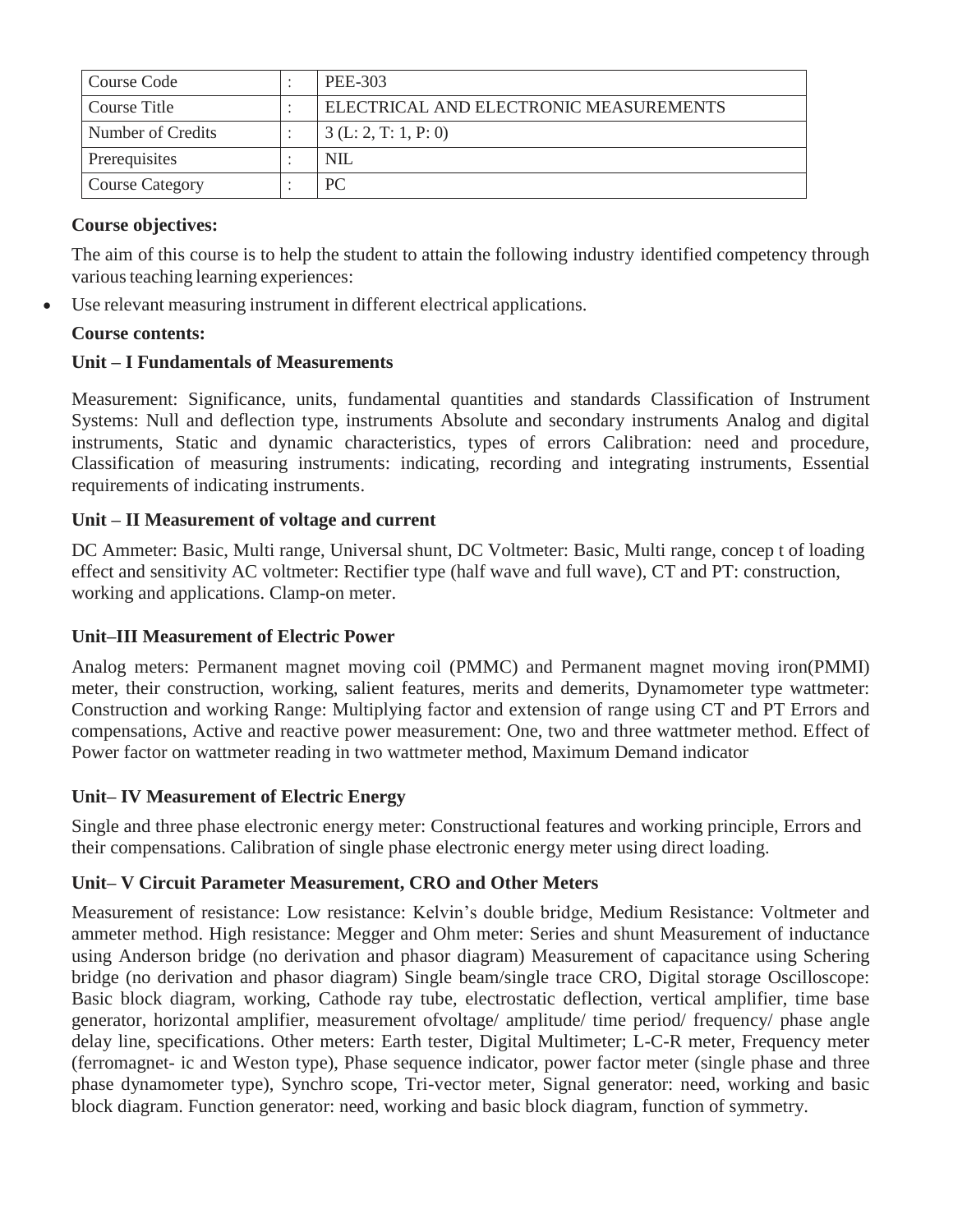#### **References:**

- 1. Theraja B. L., Theraja A. K., A Text Book of Electrical Technology Vol-I(Basic Electrical Engg.), S.Chand and Co. New Delhi, ISBN: 9788121924405
- 2. Mittle V.N., Basic Electrical Engineering, McGraw-Hill New Delhi, ISBN : 978-0-07- 0088572-5,
- 3. Edward Hughes, Electrical Technology, Pearson Education, New Delhi, ISBN- 13: 978- 0582405196
- 4. Rajput R.K., Electrical and Electronic Measurement and Instrumentation, S.Chand and Co. New Delhi, ISBN : 9789385676017
- 5. Sawhney A.K., Electrical and Electronics Measurements and Instrumentation., Dhanpai Raiand Sons,New Delhi, ISBN : 9780000279744
- 6. Suryanarayna N.V., Electrical Measurements and Measuring Instruments, S.Chand and Co. New Delhi , ISBN :8121920116

#### **Course outcomes:**

- a) Check the working of the electrical measuring instrument.
- b) Use different types of measuring instruments for measuring voltage and current.
- c) Use different types of measuring instruments for measuring electric power
- d) Use different types of measuring instruments for measuring electric energy.
- e) Use different types of electrical instruments formeasuring various ranges of electrical pa-rameters.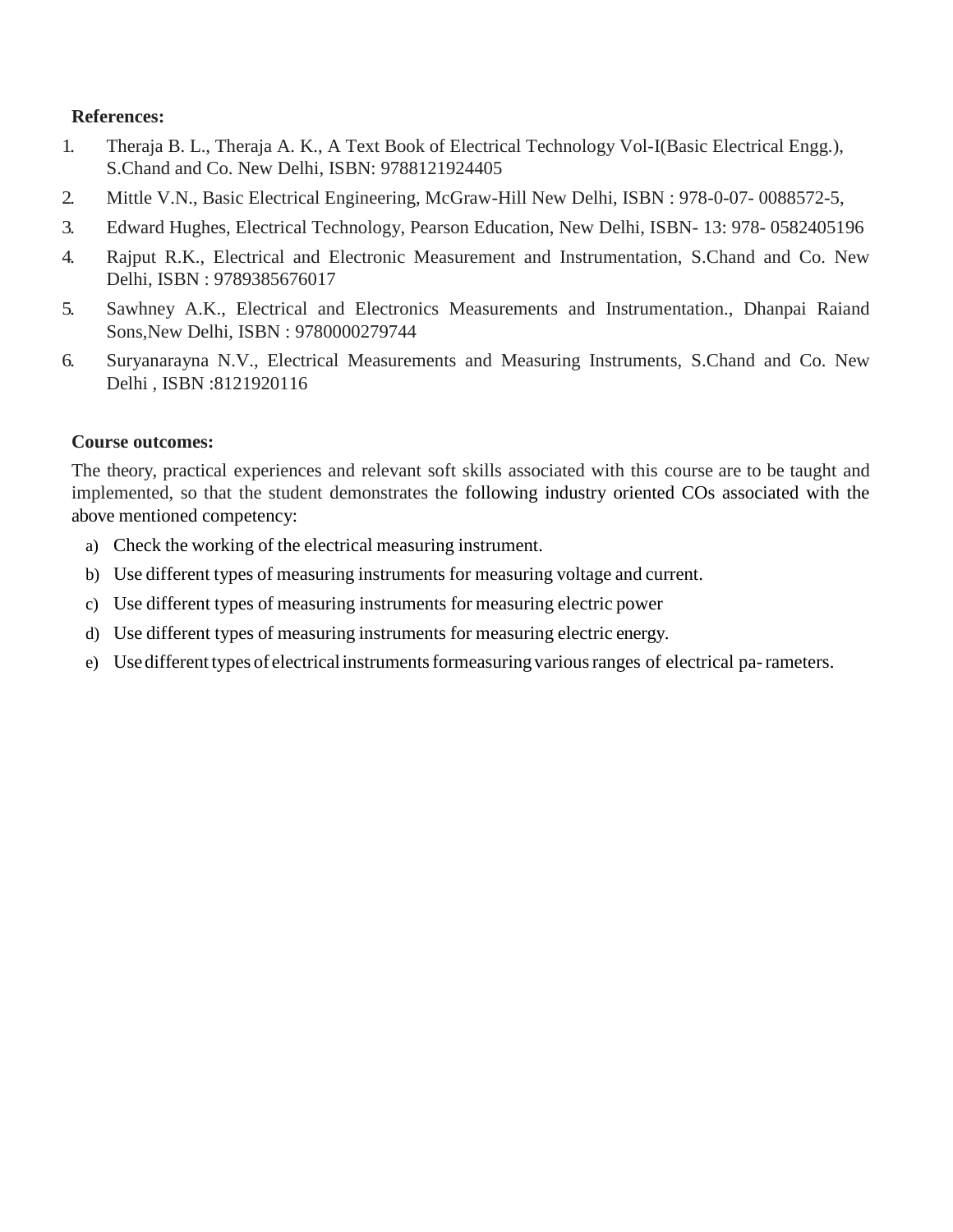| Course Code            | PEE-311                                                          |
|------------------------|------------------------------------------------------------------|
| Course Title           | INTRODUCTION TO ELECTRIC GENERATION<br><b>SYSTEMS LABORATORY</b> |
| Number of Credits      | (L: 0, T: 0, P: 2)                                               |
| Prerequisites          | <b>NIL</b>                                                       |
| <b>Course Category</b> | <sub>PC</sub>                                                    |

The aim of this course isto help the student to attain the following industry identified competency through various teaching learning experiences:

Maintain the efficient operation of various electric power generating plants.

#### **Practicals:**

- 1. Identify the routine maintenance parts of the coal fired thermal power plant after watching a video programme
- 2. Identify the routine maintenance parts of the gas fired thermal power plant after watching video programme
- 3. Assemble and dismantle a small diesel generator power plant.
- 4. Identify the routine maintenance parts ofthe nuclear fired thermal power plant after watch- ing a video programme.
- 5. Identifythe routinemaintenance parts ofthe largehydropower plant after watching a videoprogramme
- 6. Identify theroutinemaintenanceparts ofthemicro hydropower plantafter watching a video programme.
- 7. Assemble a micro hydro power plant and then dismantle it.
- 8. Assemble the parabolic trough orparabolicdish Concentrated Solar Power (CSP) plant.
- 9. Dismantle the parabolic trough or parabolic dish CSP plant.
- 10. Assemble the solar PV plant to produce electric power and then dismantle it.
- 11. Assemble a small biogas plant to generate electric power
- 12. Dismantle the biogas plant.
- 13. Identify the routine maintenance parts of the large wind power plant after watching a video programme.
- 14. Assemble a horizontal axis small wind turbine to produce electric power
- 15. Dismantle a horizontal axis small wind turbine.
- 16. Assemble a vertical axissmall wind turbine to produce electric power and then dismantle it.
- 17. Identify the routine maintenance parts of the horizontal axissmall wind turbine after watch- ing a video programme.
- 18. Identify the routine maintenance parts of the vertical axis small wind turbine after watching a video programme.

#### **Course Ouctomes:**

- a) Maintain the optimised working of the thermal power plant.
- b) Maintain the optimised working of large and micro hydro power plants.
- c) Maintain the optimised working of solar and biomass-based power plants.
- d) Maintain the optimised working of wind power plants.
- e) Select the adequate mix of power generation based on economic operation.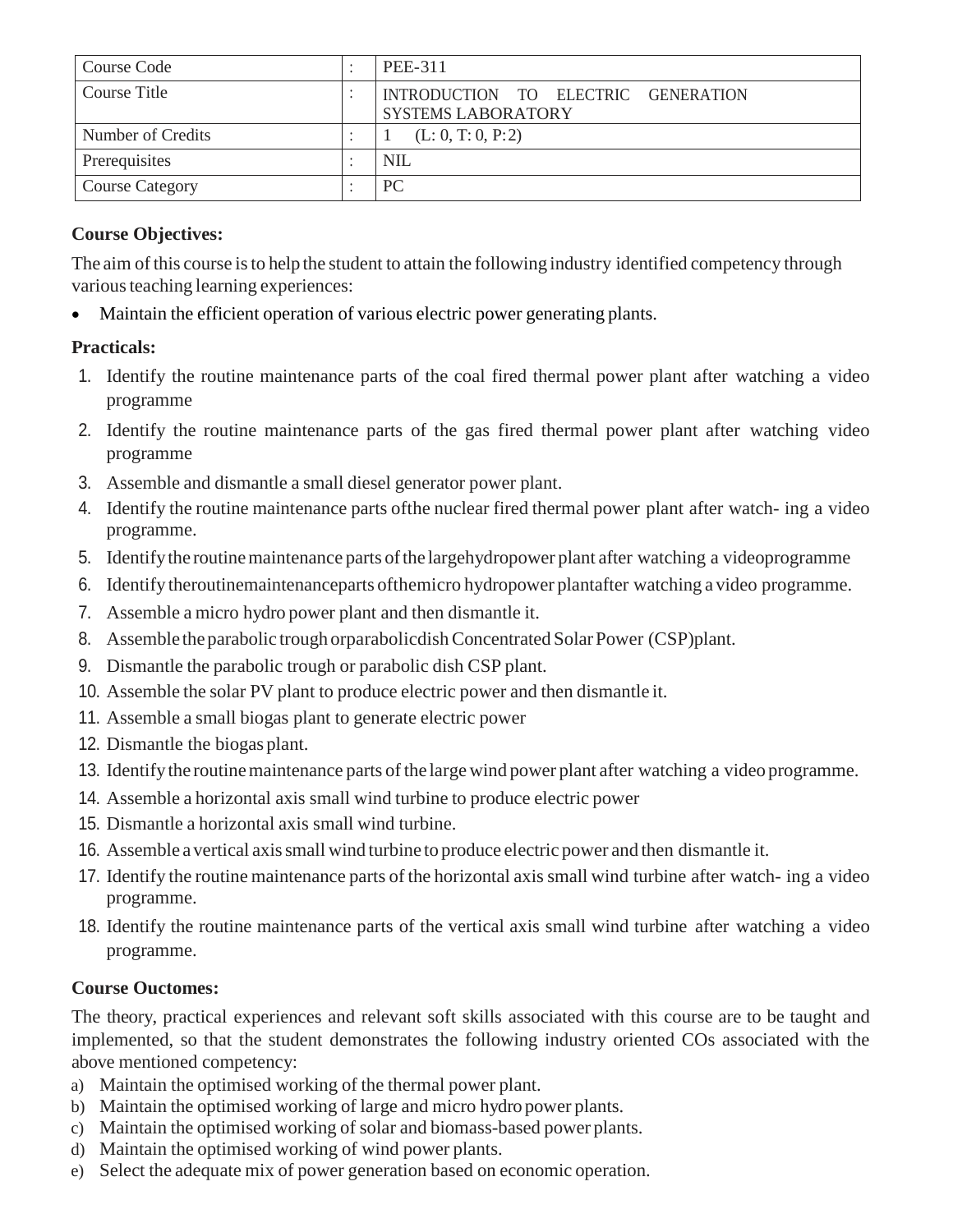| Course Code            | PEE-301                                               |
|------------------------|-------------------------------------------------------|
| Course Title           | INTRODUCTION TO ELECTRIC GENERATION<br><b>SYSTEMS</b> |
| Number of Credits      | (L: 3, T: 0, P: 0)                                    |
| Prerequisites          | <b>NIL</b>                                            |
| <b>Course Category</b> | PC.                                                   |

The aim of this course is to help the student to attain the following industry identified competency through various teaching learning experiences:

Maintain the efficient operation of various electric power generating plants.

#### **Course Contents:**

#### **Unit – I Thermal Power Plants: Coal, Gas/ Diesel and Nuclear-based**

Layout and working of a typical thermal power plant with steam turbines and electric generators, Properties of conventional fuels used in the energy conversion equipment used in thermal power plants: Coal, Gas/ diesel, Nuclear fuels –fusion and fission action Safe Practices and working of various thermal power plants: coal-based, gas-based, diesel-based, nuclear-based.

Functions of the following types of thermal power plants and their major auxiliaries: Coal fired boilers: fire tube and water tube. Gas/diesel based combustion engines

Types of nuclear reactors: Disposal of nuclear waste and nuclear shielding. Thermal power plants in Maharashtra.

#### **Unit – II Large and Micro-Hydro Power Plants**

Energy conversion process of hydro power plant, Classification of hydro power plant: High, medium and low head. Construction and working of hydro turbines used in different types of hydro power plant:

High head – Pelton turbine, Medium head – Francis turbine, Low head – Kaplan turbine. Safe Practices for hydro power plants.

Different types of micro- hydro turbines for different heads: Pelton, Francis and Kaplan turbines Locations of these different types of large and micro- hydropower plants in Maharashtra Potential locations of micro-hydro power plants in Maharashtra.

#### **Unit– III Solar and Biomass based PowerPlants**

Solar Map of India: Global solar power radiation. Solar Power Technology, Concentrated Solar Power (CSP) plants, construction and working of: Power Tower, Parabolic Trough, Parabolic Dish, Fresnel Reflectors, Solar Photovoltaic (PV) power plant: layout, construction, working.

Biomass-based Power Plants, Layout of a Bio-chemical based (e.g. biogas) power plant: Layout of a Thermo-chemical based (e.g. Municipal waste) power plant, Layout of an Agro-chemical based (e.g. biodiesel) power plant, Features of the solid, liquid and gas biomasses as fuel for biomass power plant.

#### **Unit– IV Wind Power Plants**

Wind Map of India: Wind power density in watts per square meter Layout of Horizontal axis large wind power plant: Geared wind power plant, Direct-drive wind power plant. Salient Features of electric generators used in large wind power plants: Constant Speed Electric Generators: Squirrel Cage Induction Generators (SCIG), Wound Rotor Induction Generator (WRIG)

Variable Speed Electric Generators: Doubly-fed induction generator (DFIG), wound rotor synchronous generator (WRSG), permanent magnet synchronous generator (PMSG)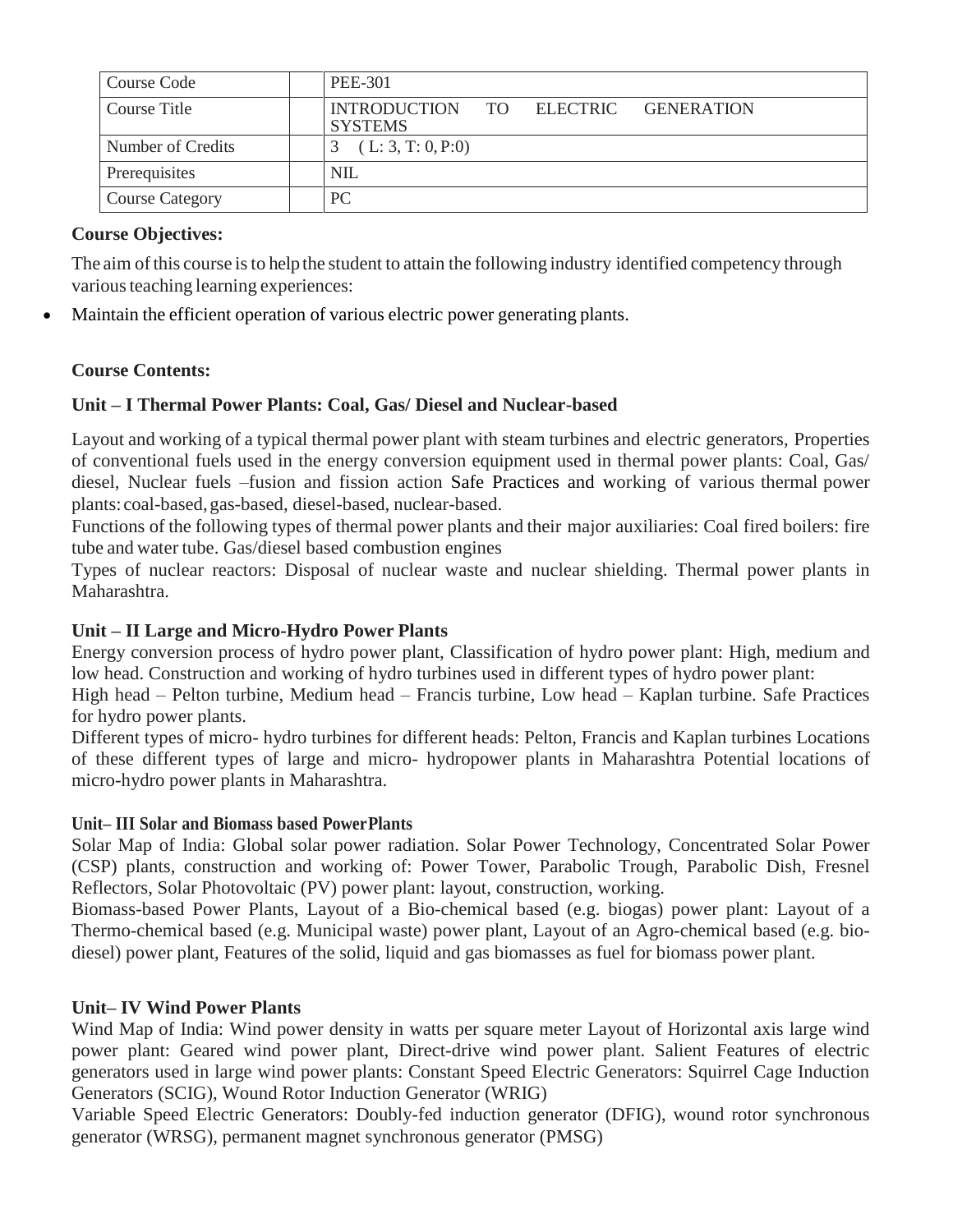#### **Unit–V Economics of Power Generation and Interconnected Power System**

Related terms: connected load, firm power, cold reserve, hot reserve, spinning reserve. Base load and peak load plants; Load curve, load duration curve, integrated duration curve, Cost of generation: Average demand, maximum demand, demand factor, plant capacity factor, plant use factor, diversity factor, load factor and plant load factor. Choice of size and number of generator units, combined operation of power station. Causes and Impact and reasons of Grid system fault: State grid, national grid, brownout and black out; sample blackouts at national and international level

#### **References:**

- 1. Nag. P.K.Power Plant Engineering, McGraw Hill, New Delhi, ISBN:978- 9339204044
- 2. Tanmoy Deb, Electrical Power Generation, Khanna Publishing House, Delhi (Ed. 2018)
- 3. Gupta, B.R., Generation of Electrical Energy, S. Chand& Co. New Delhi,
- 4. Rachel, Sthuthi; Earnest, Joshua Wind Power Technologies, PHI Learning, New Delhi, ISBN: 978- 93-88028-49- 3; E-book 978-93-88028-50-9
- 5. Solanki, Chetan Singh, Solar Photovoltaics: Fundamentals, Technologies and Applications, PHILearning, New Delhi, ISBN: 9788120351110
- 6. Hau, Erich, Wind Turbines, Springer-Verlag, Berlin Heidelberg, Germany, ISBN:978-3-642- 27150-2
- 7. Gipe, Paul, Wind Energy Basics, Chelsea Green Publishing Co; ISBN: 978-1603580304
- 8. Wizelius, Tore; Earnest, Joshua Wind Power Plants and Project Development, PHI
- 9. Gupta, J.B. A Course in Electrical Power– S. K Kataria and Sons, New Delhi. 2014,
- 10. Soni, Gupta, Bhatnagar, A Course in Electrical Power. Dhanpatrai and Sons
- 11. System, S.Chand & Co. New Delhi, 2005, ISBN: 9788121924962

#### **Course Outcomes:**

- a) Maintain the optimised working of the thermal power plant.
- b) Maintain the optimised working of large and micro hydro power plants.
- c) Maintain the optimised working of solar and biomass-based power plants.
- d) Maintain the optimised working of wind power plants.
- e) Select the adequate mix of power generation based on economic operation.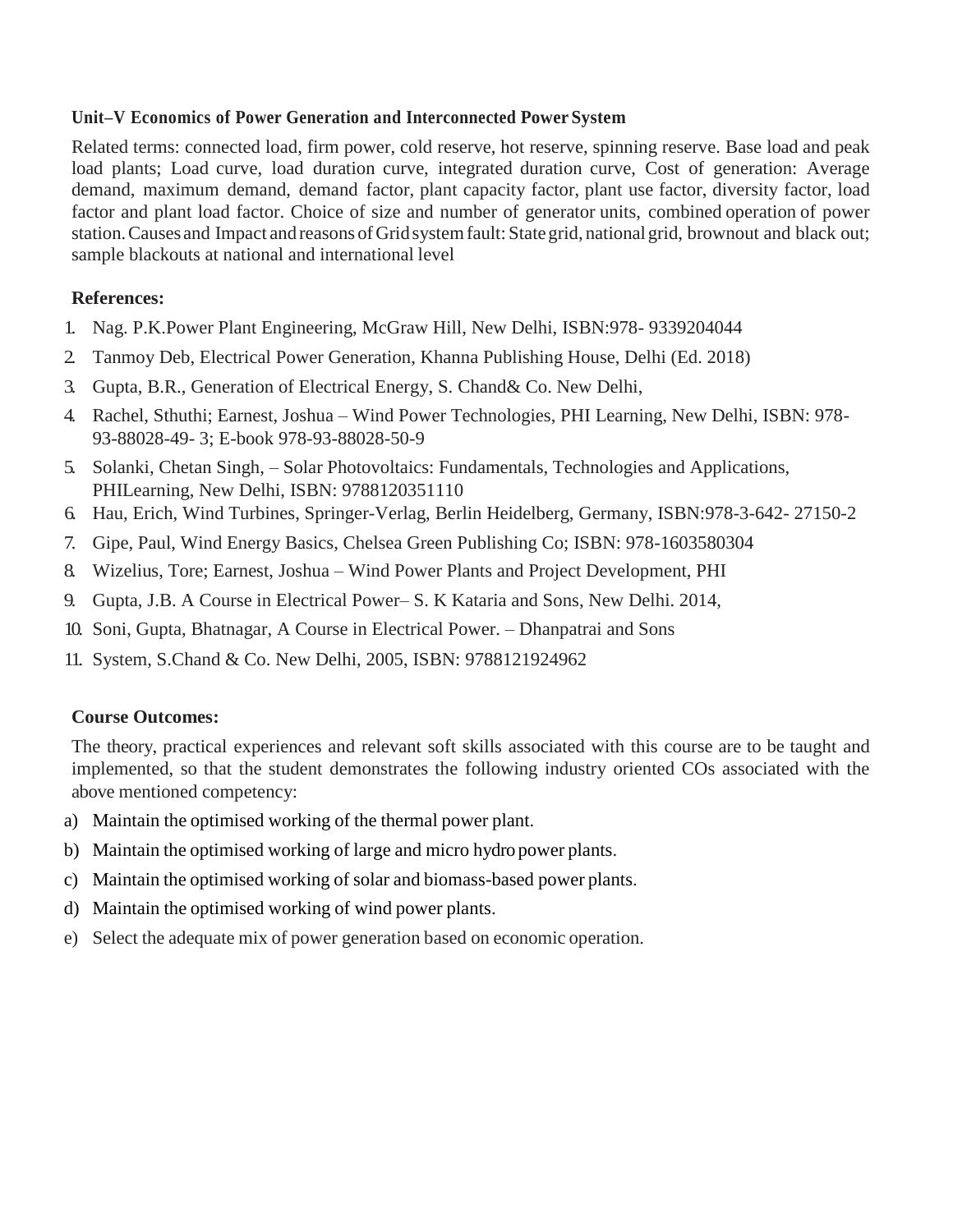| Course Code            | PEE-315                                  |
|------------------------|------------------------------------------|
| Course Title           | Renewable Energy Power Plants Laboratory |
| Number of Credits      | (L: 0, T: 0, P: 2)                       |
| Prerequisites          | NIL                                      |
| <b>Course Category</b> | PC                                       |

The aim of this course is to help the student to attain the following industry identified competency through various teaching learning experiences:

Maintain the efficient operation of various renewable energy power plants.

#### **Practicals:**

- 1. Dismantle the parabolic trough CSPplant.
- 2. Assemble the parabolic trough Concentrated Solar Power (CSP) plant.
- 3. Assemble the parabolic dish CSPplant.
- 4. Dismantle the parabolic dish CSP plant.
- 5. Assemble the solar PV plant to produceelectric power.
- 6. Dismantle the solar PV plant.
- 7. Identify the routine maintenance parts of the large wind power plant after watching a video programme.
- 8. Assemble a horizontal axis small wind turbine to produce electric power
- 9. Dismantle a horizontal axis small windturbine.
- 10. Assemble a vertical axis small wind turbine to produce electric power
- 11. Dismantle a vertical axis small windturbine.
- 12. Identify the routine maintenance parts of the micro hydropowerplant after watching a videoprogramme.
- 13. Assemble a micro hydro power plant.
- 14. Dismantle a micro hydro powerplant.
- 15. Assemble a small biogas plant to generate electric power
- 16. Dismantle the biogas plant.

#### **Course outcomes:**

- a) Maintain the optimised working of solar PV and CS power plants.
- b) Maintain the optimised working of large wind power plants
- c) Maintain the optimised working of small wind turbines.
- d) Maintain the optimised working of micro hydro power plants.
- e) Maintain the optimised working of biomass-based power plants.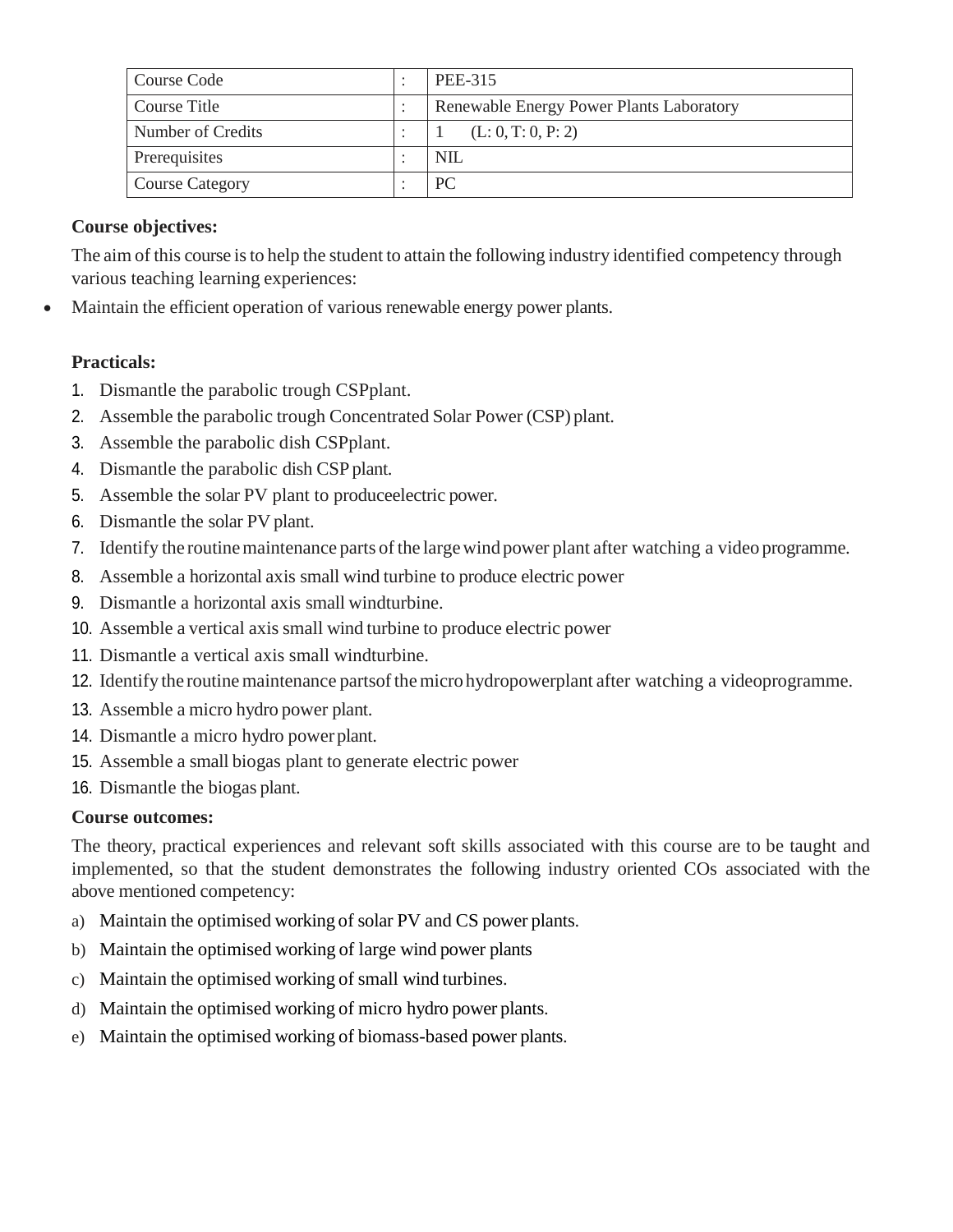| Course Code                    | <b>PEE-305</b>                       |
|--------------------------------|--------------------------------------|
| Course Title                   | <b>Renewable Energy Power Plants</b> |
| Number of Credits              | (L: 3, T: 0, P: 0)                   |
| Prerequisites<br>(Course code) | <b>NIL</b>                           |
| <b>Course Category</b>         | PC                                   |

The aim of this course is to help the student to attain the following industry identified competency through various teaching learning experiences:

Maintain the efficient operation of various types of renewable energy power plants.

#### **Course contents:**

#### **Unit – I Solar PV and Concentrated Solar Power Plants**

Solar Map of India: Global solar power radiation, Solar PV Concentrated Solar Power (CSP) plants, construction and working of: Power Tower, Parabolic Trough, Parabolic Dish, Fresnel Reflectors Solar Photovoltaic (PV) power plant: components layout, construction, working. Rooftop solarPV powersystem

#### **Unit – II Large Wind Power Plants**

Wind Map of India: Wind power density in watts per square meter Lift and drag principle; long path theory. Geared type wind power plants: components, layout and working. Direct drive type wind power plants: Components, layout and working.

Constant Speed Electric Generators: Squirrel Cage Induction Generators (SCIG), Wound Rotor Induction Generator (WRIG); Variable Speed Electric Generators: Doubly-fed induction generator (DFIG), wound rotor synchronous generator (WRSG), permanent mag- net synchronous generator (PMSG).

#### **Unit– III Small Wind Turbines**

Horizontal axis small wind turbine: direct drive type, components and working Horizontal axis small wind turbine: geared type, components and working, Vertical axis small wind turbine: direct drive and geared, components and working Types of towers and installation of small wind turbines on rooftops and openfields.Electric generators used in small wind powerplants

#### **Unit– IV Micro-hydro Power Plants**

Energy conversion process of hydro power plant, Classification of hydropower plant: High, medium and low head. Layouts of micro-hydro power plants, Construction and working of hydro turbines used in different types of hydro power plant:

- o High head Pelton turbine
- o Medium head Francis turbine
- o Low head Kaplanturbine.

Safe Practices for micro hydro power plants.